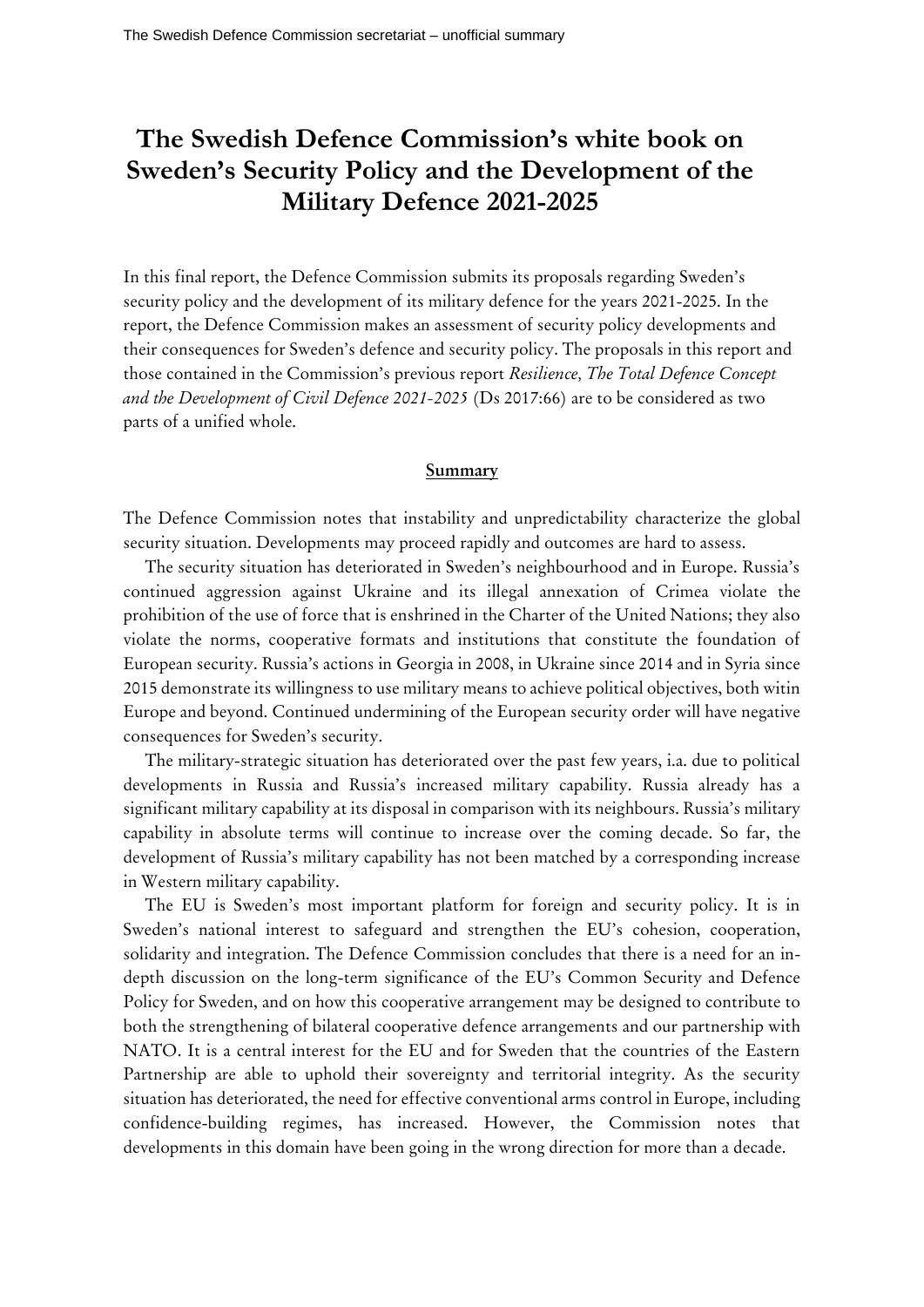The transatlantic link plays a crucial role for Europe and for Sweden. NATO is the clearest manifestation of this link. It is of great importance that NATO assures its collective defence guarantees.

Developments in Europe's southern neighbourhood give little cause for hope regarding peace and stability. Weak states and domestic conflict, e.g. in Syria, Iraq, Libya and Yemen, which is often fanned by foreign actors and violent groupings, have serious consequences in the region and also affect Europe.

Developments in Asia, particularly China's rapid development and its more assertive role, will be of growing importance to Swedish foreign and security policy. China's military build-up and its growing global power mean that the US increasingly will focus its military and security policy on Asia. The US views China as its major geopolitical challenge. In the assessment of the Defense Commission, this development may affect US interest in and ability to maintain its forces in Europe, and to reinforce them in case of a crisis.

Security is built in solidarity together with others. Solidarity is the foundation of Sweden's defence and security policy. Threats to peace and our security are best averted jointly and in collaboration with other countries. Sweden is not a member of any military alliance. Armed conflicts in our neighbourhood would affect several countries. The Swedish unilateral declaration of solidarity comprises EU members as well as Norway and Iceland. Sweden will not remain passive if another EU Member State or a Nordic country suffers a disaster or an attack. We expect these countries to take similar action if Sweden is affected. Sweden must therefore be able to both give and receive civil and military support.

If the United Kingdom leaves the EU, Sweden should work toward its continued inclusion in the security policy community of the EU, meaning that the Swedish unilateral declaration of solidarity would comprise the UK.

An armed attack on Sweden cannot be excluded, nor can the use of military measures against Sweden or threats thereof. A security crisis or an armed conflict in our neighbourhood would inevitably also have an impact on Sweden. The total defence concept will be developed and designed in order to meet an armed attack against Sweden, including acts of war on Swedish territory. Resolute and perseverant resistance will be mobilised.

In clarifying that an attack against Sweden would be costly, the total defence, together with diplomatic, political and economic measures and other security policy instruments, serve the purpose of deterring anyone who might want to attack Sweden or exert pressure by military means. Ultimately, the Swedish total defence must therefore have a credible war-fighting capability, with both military and civil defence components. This is achieved by ensuring that the strength, composition, command structure, readiness and capacity for sustained action of the total defence is such that it deters attempts to attack, occupy or otherwise make use of our country. Ultimately, a strong Swedish total defence, ensuring both resilience and defensive power, serves the purpose of preventing war and maintaining peace.

In its report *Resilience,* the Defence Commission proposes that the basis of the deterrence capacity of the total defence will be its ability to manage serious disruptions to the functionality of society during three months, with war occurring during part of this period. The planning assumption for the military and civil components of the total defence should be that they have to be able to cope with a security crisis in Europe and in our neighbourhood which lasts for at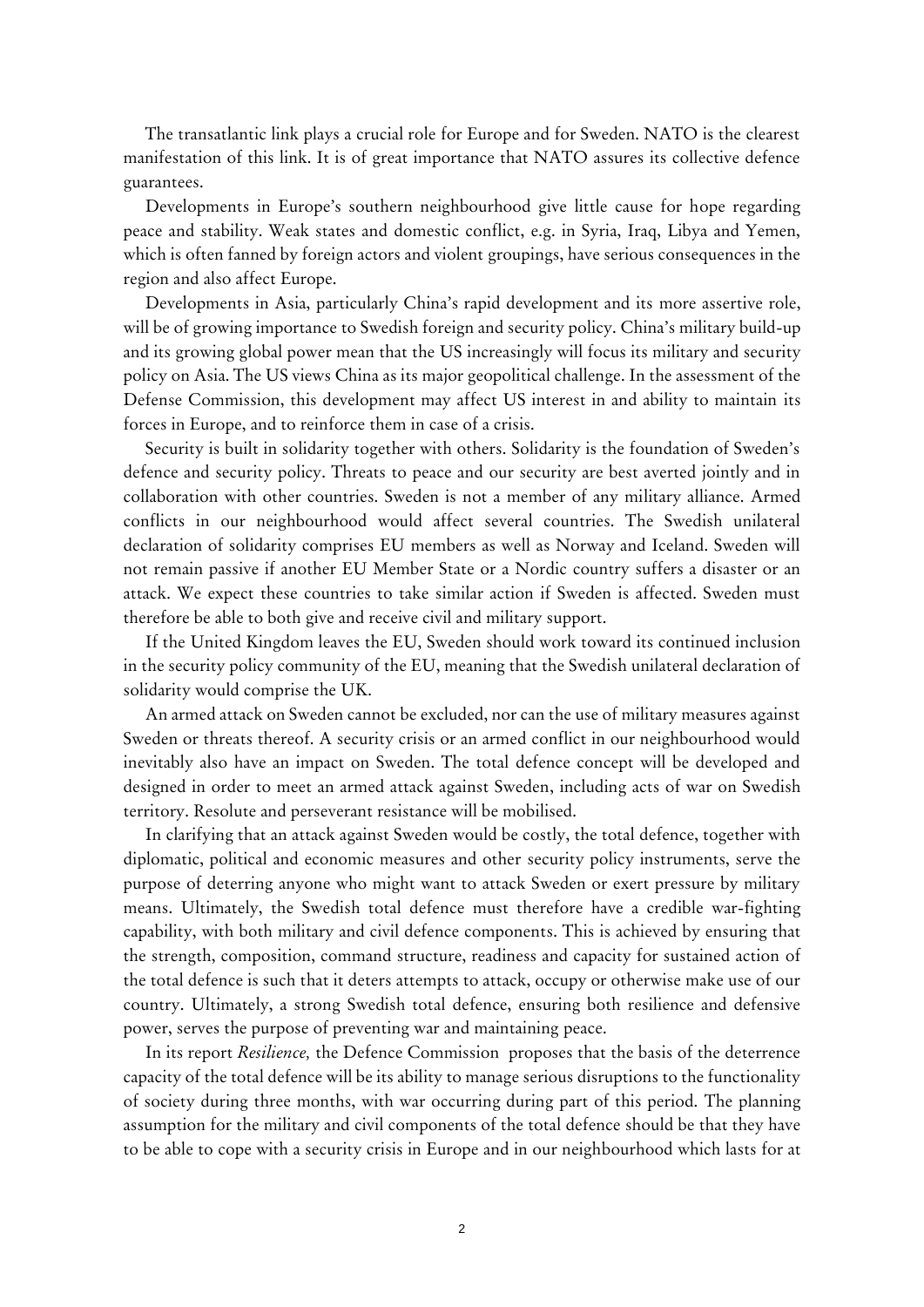least three months and has serious consequences for the functioning of society. This includes problems arising from antagonistic use of hybrid methods, e.g. at the outset of an armed attack, or after the end of hostilities. The planning assumption should be that during part of this threemonth period, Sweden will be at war and hostile actions are conducted on Swedish territory, comprising both periods with highly intensive fighting and periods when the intensity abates somewhat. Support from others may gradually come to have an impact.

The Defence Commission notes that the Swedish Armed Forces have a limited capability to manage developments that may occur if the security situation deteriorates. When it comes to the requirement to be able to meet an armed attack, it is the assessment of the Defence Commission that the operational capability of the Swedish Armed Forces has considerable limitations. These limitations are due to deficiencies in the units of the war-time organisation regarding personnel and equipment, and the fact that there are too few units. Furthermore, they have received too little joint training and their capacity for sustained action is also too limited. The Defence Commission notes that the Armed Forces have not fully reached the ambition set out in the Government's Defence Bill of 2015. The warfighting capability has increased both organisationally and in the specific branches during the present period. However, this development started from a low level and it is neither proceeding fast enough, nor will it reach the required level given the unfolding security situation.

The Defence Commission notes that the current war-time organisation is not, at a basic level, designed to meet an armed attack involving military actions on Swedish territory. The capacity of the war-time organisation as a whole is limited by the fact that certain functions are not dimensioned to fulfil this task; e.g., logistics and command and control units are not capable of providing simultaneous support to all the units in the war-time organisation. Furthermore, the organisation as a whole is too small. The volume of units does not allow for the availability, redundancy and capacity for sustained action required to meet an armed attack. Therefore, the Defence Commission concludes that the war-time organisation needs to be restructured and reinforced during the coming Defence Bill period.

The Defence Commission proposes the establishment of a new war-time organisation as of 1 January 2021. It will be manned with available trained personnel and make use of existing equipment, to the extent possible. As new conscripts undergo their training, units will be restaffed. Gradually, equipment shortages will be addressed by repairing and renovating existing equipment and through deliveries of new equipment.

The Defence Commission stresses the importance of organising, manning and equipping the new war-time organisation as soon as possible. However, due to the considerable lead times in acquiring equipment and building infrastructure, as well as in the domain of personnel training, it is the Commission's assessement that the organisation introduced in 2021 will not be fully organised, in line with the ambitions proposed in this report, until the end of the Defence Bill period 2026-2030. This underlines the importance of starting the shift to the proposed organisation as soon as possible, as well as the need for a long-term approach and stability when planning it.

Given the demands on the military defence formulated in this report, the Defence Commission concludes that the capacity for sustained action of the war-time organisation must be strengthened. This means that logistics, command and control and other support functions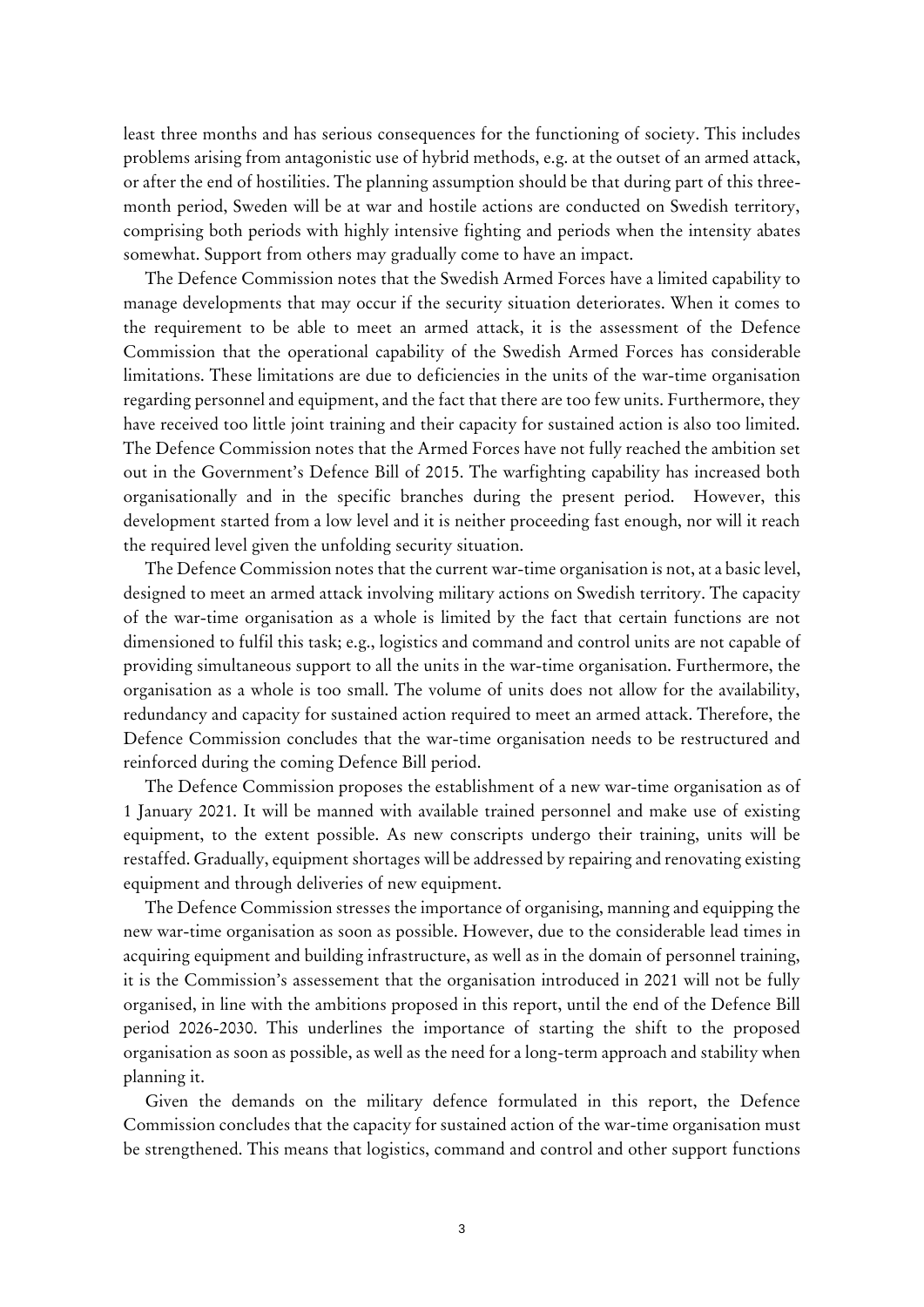must be reinforced, and that personnel numbers must increase in parts of the organisation, i.a. in the Army, the amphibious units and in the base organisation of the Air Force. The Commission notes that major investments are necessary throughout the entire organisation, i.a. in order to ensure fundamental functions such as logistics and command and control; to maintain existing equipment; and to acquire munitions, including missiles, and basic personal equipment for all personnel categories*.* Considerable quantities of equipment will be acquired in order to strenghten the capacity of the entire organisation, e.g. lorries; certain special vehicles; command, control and signals equipment; munitions and personal equipment.

The war-time organisation of the Army needs to be strengthened, by reorganising existing units and adding resources, as well through the establishment of new units. The core will be three mechanised brigades, a reduced motorised brigade*,* and a reinforced mechanised battalion on Gotland. The Army will also comprise, i.a., ranger, intelligence, security, artillery, engineer, logistics and air defence units. The Defence Commission proposes the establishment of a number of territorial units. The territorial units will defend, protect and guard important areas and objects. The reinstatement of a divisional command will enable the concentration of forces in *one* operational direction, while the increased number of brigades will enable the Army to be deployed in such a way that it can resist armed attacks emanating from several geographic directions simultaneously.

The Commission proposes, i.a., the upgrading of the entire stock of armoured fighting vehicles and main battle tanks; that all 48 guns of the Archer artillery system already manufactured should be acquired and assigned to units; and that a new artillery system should be acquired for the three artillery battalions that form part of the mechanised brigades. The acquisition of a simple, man-portable anti-aircraft missile system will commence during the period and additional existing air defence systems that are currently in stock should be assigned to units.

The Commission recommends that the army units on Gotland are reinforced. It is proposed that a battalion-sized combined arms mechanised battlegroup be established, including air defence and artillery units. In addition, the defence of Gotland needs to be strenghtened with territorial units.

The Navy's existing ships will be upgraded with air defence missiles and new anti-ship missiles for all five Visby class corvettes. In order to replace the two older Gävle class corvettes, two surface combatant vessels will be acquired after 2025. The number of submarines will increase from the current four to five, through a mid-life upgrade and activation of the third Gotland class vessel. Two new Type A26 submarines will be added towards the end of the period; the plan is to deliver them to the Swedish Armed Forces in 2024-2025. The three Gotland class submarines will have to be replaced in 2030-2035, which means that the acquisition process needs to commence no later than in 2025. The anti-submarine capability will be strengthened by upgrading existing helicopters with naval operational capabilities, including with a new tactical data link and an anti-submarine torpedo. The mine countermeasures capability will be maintained.

In order to strenghten deterrence and limit the effects of an armed attack, mine-laying capabilities will be strengthened. The capability to employ heavy land-based anti-ship missiles is complementary to other anti-ship systems. The Defence Commission considers this system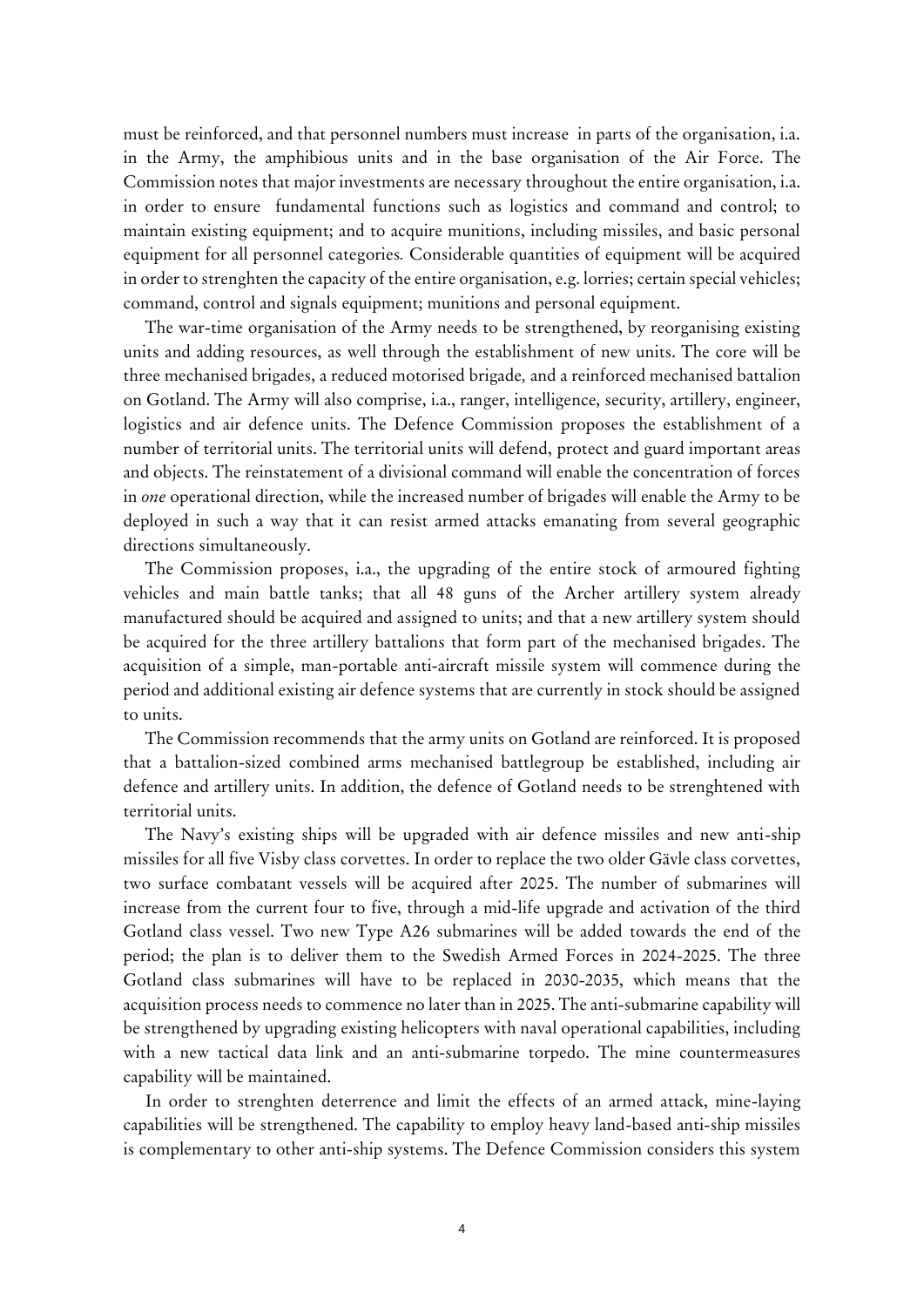to be important and notes that it will be operational until the mid-2020s. The Commission proposes to maintain the capability beyond 2025. The Defence Commission believes that there is a need for qualified amphibious units on the west coast of Sweden and in the city of Gothenburg, i.a. to contribute to the protection of Sweden's important western link. In the coming defence period 2021-2025, the Commission therefore proposes the establishment of a new amphibious battalion on the west coast of Sweden. The naval base organisation and logistics function will be reinforced.

The development of the Air Force will ensure that both the advanced systems already acquired and those to be delivered during the coming defence bill period will be fully capable in case of an armed attack. Therefore, the Commission proposes a strengthening of the airbase organisation, command and control and the logistics of the Air Force. This will also improve dispersal capabilities of the squadrons. Air defence capabilities will be strengthened through the acquisition of air-launched cruise missiles and additional air-to-air missiles.

During the defence bill period 2021-2025, the core of the Air Force will be six fighter squadrons. The fighter JAS 39 C/D will be maintained, while JAS 39 E is integrated into the squadrons and becomes operative. During the entire coming defence bill period, JAS 39 C/D will be the core of the fighter aircraft system. Together with the JAS 39 E, it will be an important part of the organisation also beyond 2030. During the next defence bill period, the development of the next generation fighter aircraft will commence. The next generation fighter aircraft will replace JAS 39 C towards the end of the 2030s. In order to replace the Air Force trainer SK60 in the coming defence bill period, the Defence Commission proposes early acquisition of a new trainer for basic pilot training. The Defence Commission concludes that the two-seat JAS 39 D should be used as the advanced trainer for tactical and advanced pilot training. The Defence Commission's proposal to maintain JAS 39 C/D will make it possible to use a number of JAS 39 D as advanced trainer aircraft.

The acquisition process of new sensors will commence during the coming defence bill period 2021-2025 and be finalised after 2025. In order to replace the current land-based sensors, as well as the current airborne command and air surveillance platform S100D/ASC 890, the Defence Commission proposes that new ground and air based sensors will be acquired. The helicopter capability will be maintained and strengthened with extended basing capabilities. The C130 squadron will be maintained, with the replacement planned towards the end of the 2020s.

The development of the Home Guard will focus on ensuring that it is capable of protection, guarding and destruction, but also carrying out defensive tasks. During the defence bill period, equipment, manning, training and exercises will be prioritised for the Home Guard. The higher demands put on the Home Guard units mean that they must be provided with additional equipment, e.g. night vision equipment, more mortars, and modern man-portable anti-tank weapons. Equipping the Home Guard with air defence missiles could be considered.

During the defence bill period 2021-2025, the development of the special forces capability will continue. The refocusing on national defence will be completed, while maintaining the capabilities for international operations and support of national crisis management. The Defence Commission requires that the special forces be capable to carry out sustained operations in war-time. Therefore, the Commission proposes that the Special Forces units be strengthened primarily with support functions, such as logistics and command and control. The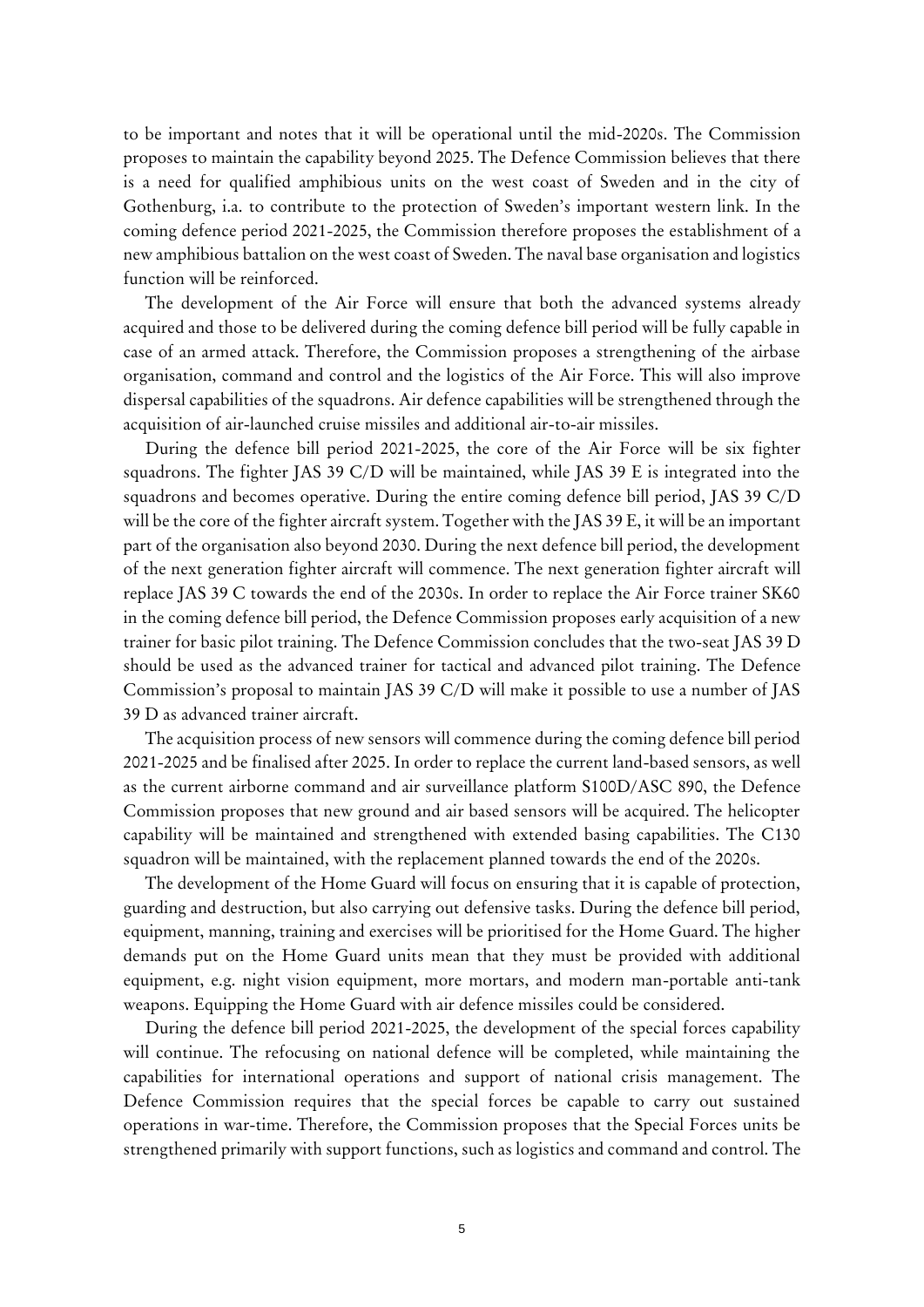proposed transformation of the current light infantry battalion into a ranger battalion will provide better support for the Special Forces.

Well-functioning logistics is a prerequisite for the capability of the Swedish Armed Forces to operate and ultimately to be able to meet an armed attack. Logistics will be a priority in the coming defence bill period. There have to be sufficient resources to create and sustain supply chains that correspond to the requirements of the war-time organisation. The Defence Commission notes that the joint logistics function of the Armed Forces must be strengthened. The respective branches will be in charge of the tactical logistics units. Furthermore, a number of operational logistics capabilities will be created in order to secure the overall functioning of the logistics system. The Defence Commission stresses the importance of the appropriate functioning of all parts of the logistics chain. This includes the supply of food, fuel and ammunition, technical services and repairs, medical services, transportation and other logistics. This also requires acquisition and storage of ammunition, spare parts, fuel, medical supplies, and non-perishable food, as well as the ability to manage domestic perishables. Transportation capability is essential for logistics. Military logistics have to be coordinated with the civil defence efforts supporting the Swedish Armed Forces.

A well-functioning and comprehensive command and control system is a precondition for operating the war-time organisation of the Swedish Armed Forces. The Commission stresses the importance of ensuring that command and control at the operational level is sufficiently robust and secure to meet the demands of the military defence, including in a war-time situation, and to coordinate with the civil defence efforts. Over the last few decades, the Defence Commission notes that command and control has undergone several substantial transformations due to the different priorities set out for the Swedish defence. The Defence Commission concludes that a comprehensive review of the field of command and control should be carried out, setting realistic priorities regarding technology, methodology, manning, education, organisation and financing. Such a review should also, in greater detail, present how the war-time organisation ought to be organised with regard to command and control on the operational level.

In this report, the Defence Commission proposes larger peace-time structures, including training establishments. The reestablishment of two regiments is proposed: The Norrland Dragoon Regiment (K4) in Arvidsjaur, which will be responsible for training the two proposed Arctic ranger battalions, and a regiment in Gothenburg, responsible for the proposed amphibious battalion on the Swedish west coast. Furthermore, the Commission proposes the establishment of two regiments for the training of territorial units. The Defence Commission notes the interest expressed by, i.a., the local authorities of Falun, Härnösand, Sollefteå and Östersund in hosting military establishments. Also, the Defence Commission proposes that the Air Combat School in Uppsala is reorganised as the Uppland Air Wing (F16). Artillery training will be established in Kristinehamn/Villingsberg. The proposals of the Defence Commission mean that a number of the present training etablishments in the Swedish Armed Forces will receive greater numbers of conscripts. Increasing the peace-time organisational structure is a precondition both for the larger war-time organisation that the Defence Commission proposes and in order to ensure that the Armed Forces can be further enlarged, if such a decision is made.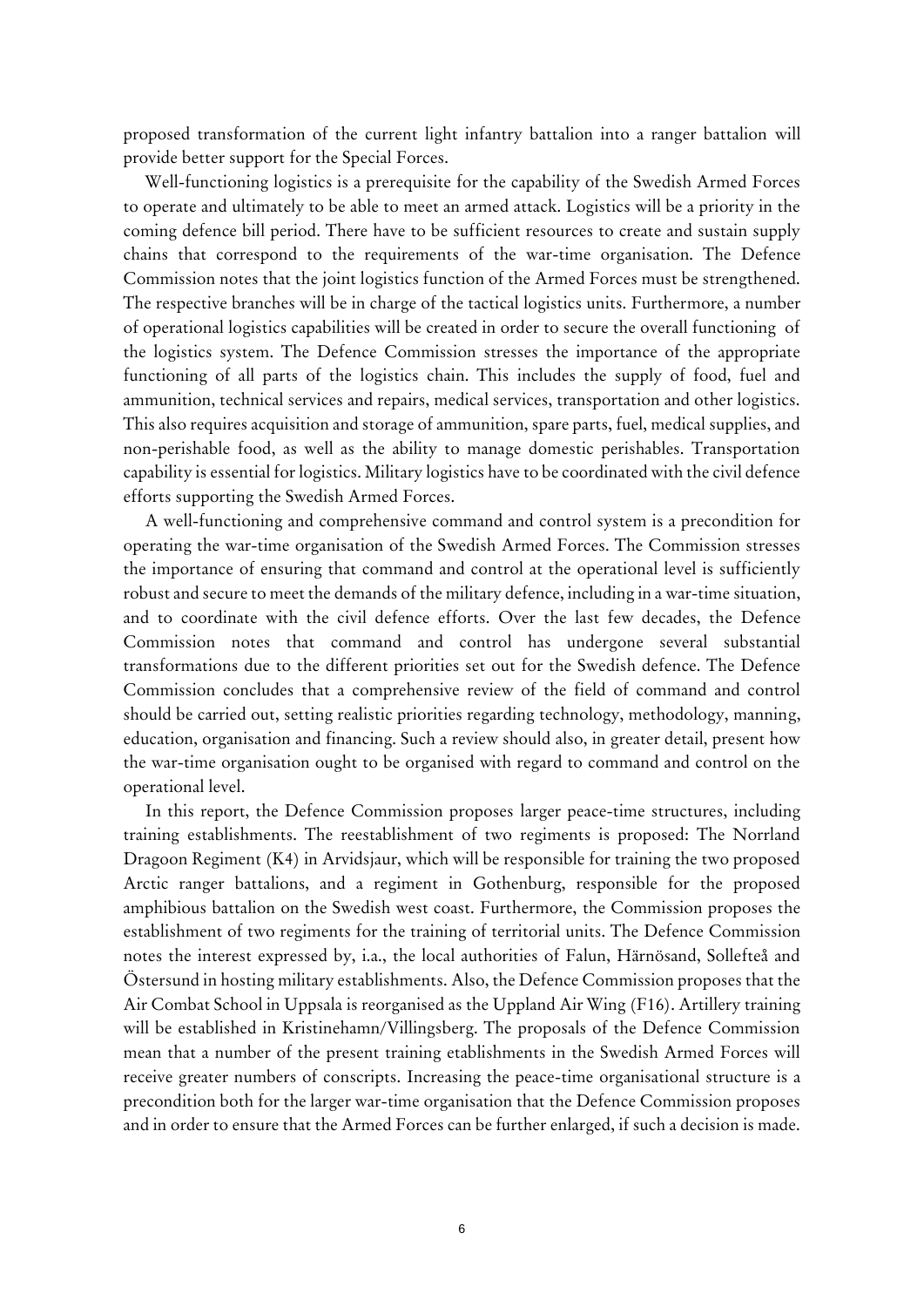The proposals of the Defence Commission regarding a new war-time organisation mean that the personnel needs will increase. In the assessment of the Commission, the total number of positions in the fully mobilised war-time organisation will amount to around 90 000 persons, including the Home Guard and civilians. Presently, there are about 60 000 persons in the wartime organisation. The Defence Commission proposes a doubling of the number of conscripts by 2024. That means that 8000 conscripts will enter annually, up from the 4000 recruits entering today. In the assessment of the Defence Commission, this is necessary to man the proposed organisation. The assessment of the Defence Commission is that larger conscript volumes will improve the conditions for recruiting officers, both for professional and reserve positions, as well as for other ranks and positions in the Home Guard. This will lead to a more efficient manning system. In the assessment of the Defence Commission, the re-establishment of conscription for both men and women in conjunction with larger volumes will improve the conditions for increasing the number of women in the Swedish Armed Forces. Over time, this could create a better gender balance in the Swedish Armed Forces.

A prerequisite for Sweden's independent and active foreign, security and defence policy, as well as for following external threats, is a good defence intelligence capability. Due to the deteriorating security situation and the increasing military activity in Sweden's neighbourhood, as well as the wide-ranging antagonistic threat situation, including terrorism, influence operations and cyber threats, the Defence Commission concludes that the defence intelligence capability should be developed and strengthened in the coming defence bill period.

It is particularly important to improve the capability to manage and act upon intelligence information in the continuing development of the total defence. In order to counter the use of hybrid methods, it is particularly important to raise awareness, and to establish and maintain contact and communications among actors in the total defence. It is also important to strike an appropriate balance between the intelligence and security services within and between relevant agencies, in order to strengthen the security of Sweden. Furthermore, the Defence Commission concludes that the defence intelligence agencies have to focus on those demands that are most important for the national security of Sweden and for reaching our central foreign, security and defence policy goals. Such areas include military capability, doctrines and views of Sweden among key actors.

Sweden is one of the most digitised countries in the world. The Defence Commission concludes that Sweden has to take proper precautions in the information and cyber security field and develop the capability to act defensively and offensively in the cyber domain. The Defence Commission takes the view that the Swedish Armed Forces should be tasked to contribute to the comprehensive cyber defence in the total defence. Beyond protecting their own systems, the Swedish Armed Forces will be responsible for offensive cyber defence capabilities in the total defence. This responsibility must be managed with the support of and in dialogue with other agencies, particularly the National Defence Radio Establishment (FRA) and the other defence intelligence agencies, as well as the Swedish Security Service.

Beyond cyber defence issues, the Defence Commission underlines the importance of better national coordination of cyber security issues. This is necessary for a more efficient and appropriate protection against antagonistic threats. Presently, the responsibility for these issues is distributed among a number of agencies in Sweden, e.g. the Swedish Armed Forces, FRA, the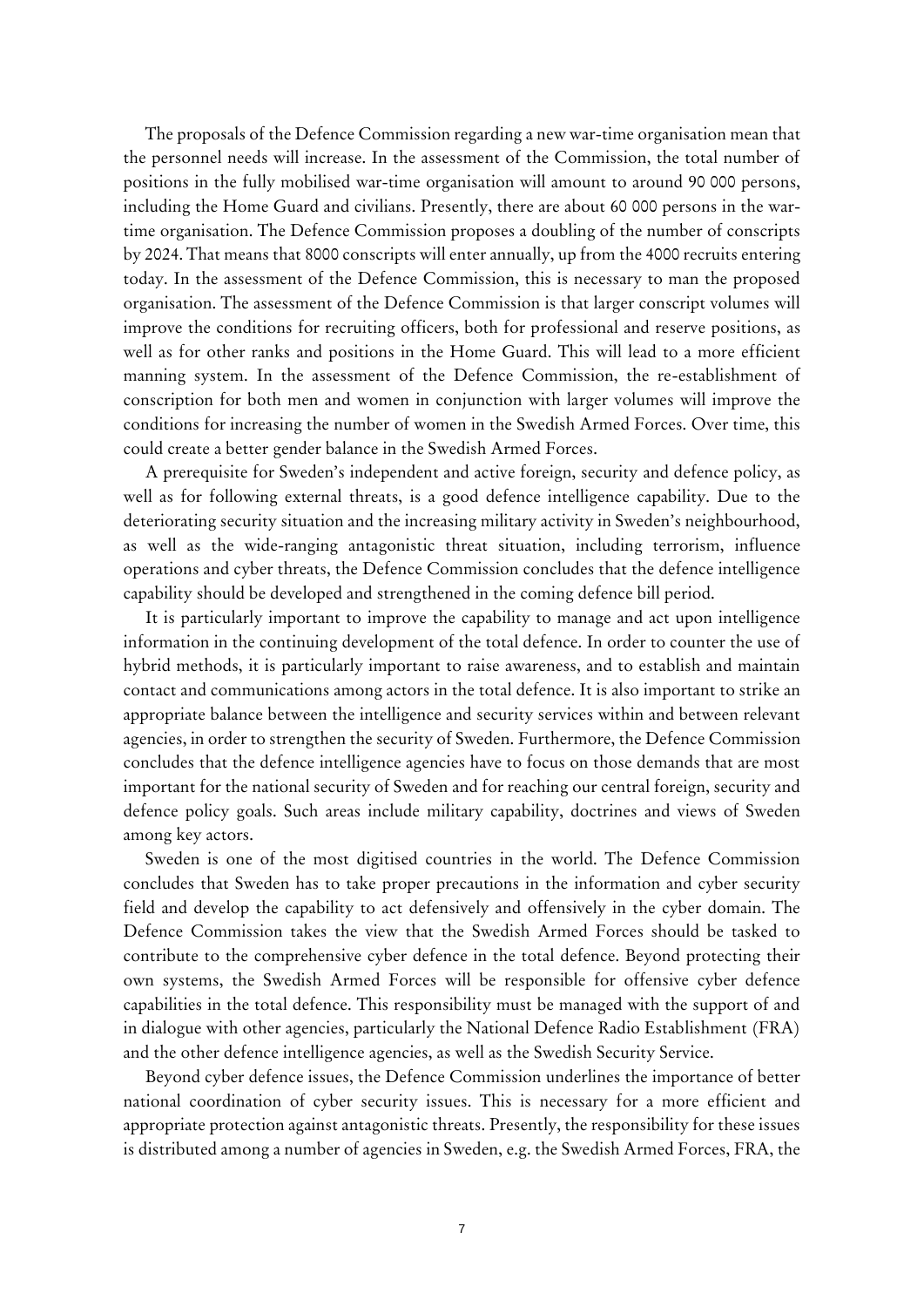Swedish Security Service and the Swedish Civil Contingencies Agency (MSB). In Europe, countries like Denmark and the UK have done well in coordinating cyber security issues on the national level. The Defence Commission notes that the Government intends to establish a national centre to improve information and cyber security. The Commission takes the view that this is a necessary step. Inspiration for national coordination of cyber security issues could be found abroad, but the operation and remit have to be adapted to Swedish circumstances.

The supply of defence materiel and logistics, including research and technology development, are preconditions for the Swedish Armed Forces to maintain a sufficient operational capability in peacetime, as well as during raised alert and in war. The Defence Commission stresses that the demands on the operational capability of the Swedish Armed Forces should decide the supply of defence materiel and logistics within the set financial framework. A national defence posture focused on defending Sweden against an armed attack will entail requirements regarding the supply of defence materiel and logistics that will differ from those of a defence posture focused on international operations, e.g. when it comes to security of supply in a crisis or a war. The military defence is dependent on goods and services provided by the private sector. In case of raised alert and in war, the Swedish Armed Forces need support from private enterprises. This has to be prepared already in peacetime.

A larger war-time organisation, as proposed by the Defence Commission, will raise the demands regarding efficiency, transparency and predictability in the supply of defence materiel. The Defence Commission therefore proposes a number of measures that will make the supply of defence materiel more efficient.

The Defence Commission concludes that a defence materiel supply strategy should be drawn up for the military defence. The focus of this strategy should be to secure the operational needs of the Swedish Armed Forces for goods and services in a cost-efficient manner in peace-time, during raised alert and in war. Furthermore, the Defence Commission concludes that the continued existence of a Swedish-based defence industry, which develops and produces qualified defence materiel, is important. Therefore, the proposed defence materiel supply strategy should provide strategic direction, clarify the respective roles and responsibilities of the Swedish state and the defence industry, as well as the state's commitment vis-à-vis the defence industry, including regarding the essential security interests. The Defence Commission takes the view that the defence materiel supply strategy should be formulated by the Government, in cooperation with the agencies, the defence industry and other concerned actors.

The Defence Commission concludes that Sweden should continue its active engagement and participation in international operations, civilian as well as military, in the framwork of the UN, the EU, NATO, OSCE and other coalitions of countries. The Defence Commission stresses that participation in international military operations must be based on the resources and capabilities developed for the Swedish Armed Forces in order to defend Sweden against an armed attack. In the coming years, Swedish participation in international military operations must be based on a broad comprehensive analysis and careful consideration. This analysis has to include foreign and security policy considerations, including the significance of an operation from the perspective of Sweden's international defence cooperation. In every individual case, careful consideration must given to the full life-cycle cost, including personnel, repairs and re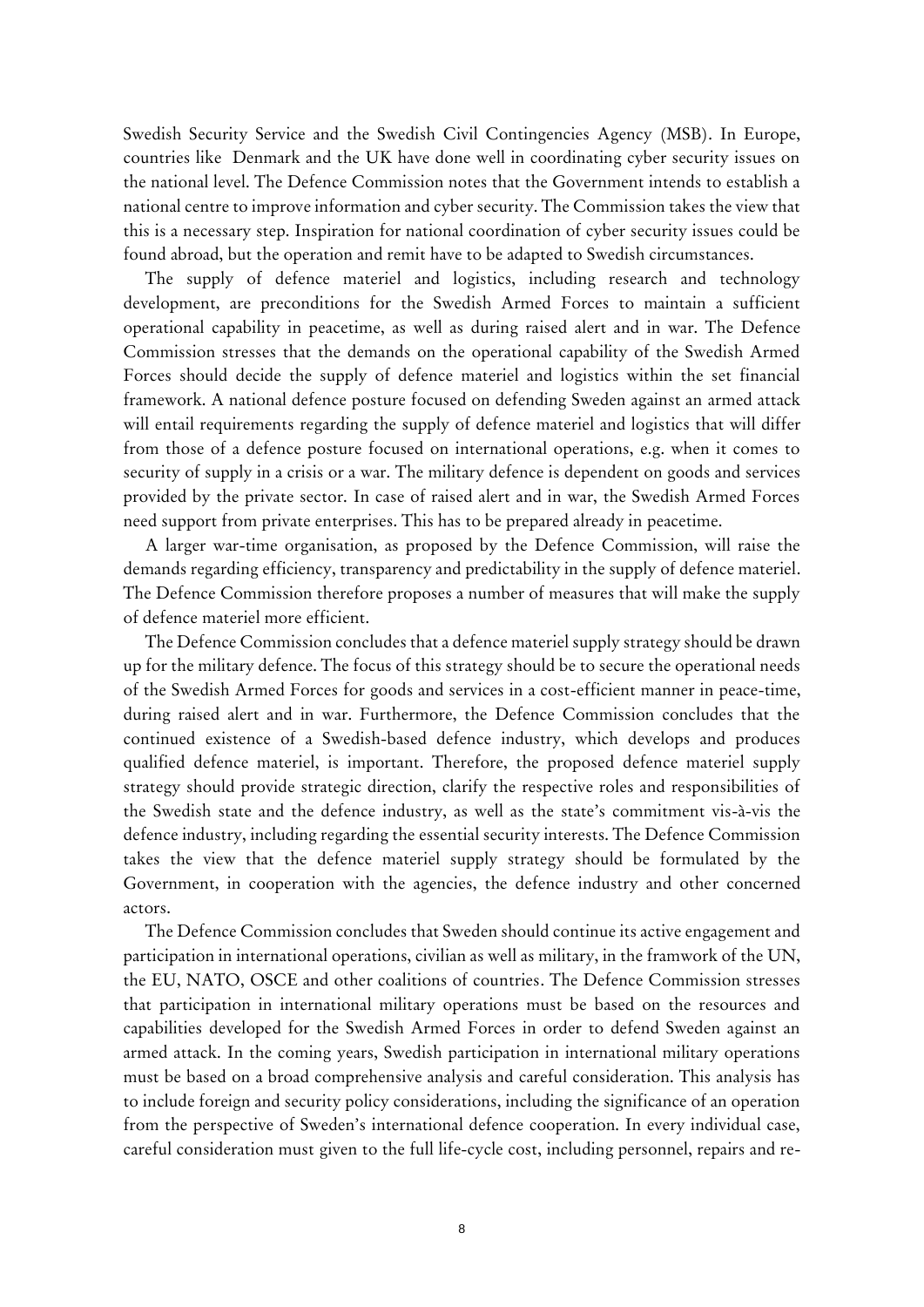acquisition of materiel, as well as the consquences for the national capability and the ability to implement planned growth nationally.

Sweden cooperates extensively with other states and organisations in the field of defence. These cooperative engagements are an integral part of our security policy based on solidarity. The Defence Commission stresses the importance of preserving and strengthening these cooperative engagements in the coming defence bill period. The Defence Commission notes that defence cooperation is important for the strength of the total defence and thus ultimately for its ability to deter an armed attack and prevent war. The Defence Commission concludes that Sweden, as far as possible, should develop the possibilities of joint operational planning with Finland, and to the fullest extent possible coordinate its planning with that of Norway, Denmark, the UK, the US and NATO. It is important that this work focuses on those areas that contribute most to the overall capability of the total defence, thus maximising the ability to deter an armed attack and prevent war.

The most far-reaching defence cooperation engagement is that between Sweden and Finland, making it unique in that sense. The Defence Commission concludes that this engagement should continue to be highly prioritised. In the coming defence bill period, the Defence Commission notes that the cooperative effort regarding joint planning for situations concerning the right to self-defence according to Article 51 of the Charter of the United Nations should be strengthened further. The Defence Commission proposes that Sweden should make a clear statement that, in the case of a crisis in our region and if both parties find it appropriate, we would be ready to assist Finland. According to the Defence Commission, such an option has to be planned, prepared and practiced already in peace-time. Therefore, the Defence Commission proposes, as the establishment of a larger war-time organisation for the Army proceeds, up to a brigade with reinforcements should be prepared for operations in Finland in a crisis, when there is a threat of war, or in war.

The geographic and military-strategic realities in our neighbourhood underscore the need for continued, and if possible, deeper defence cooperation with Norway. Increased cooperation between Swedish and Norwegian ground forces is particularly important. This cooperation could i.a. include Army and Home Guard units, but also Air Force units etc. Ultimately, the purpose of this cooperation is to jointly manage tasks beyond peace-time situations. The established lessons-learned exchanges should be strengthened. Regarding the Southern Baltic Sea region, the approaches to the Baltic Sea and in Kattegat and Skagerrak, the Defence Commission concludes that, also for situations beyond peace, more could be done to strengthen military cooperation with Denmark.

The Defence Commission stresses the importance of providing good conditions, with longterm predictability, for research and development (R&D). This is important both to realise the proposed larger and reinforced war-time organisation and to develop the defence sector. The Defence Commission underlines that military and civilian R&D should be viewed as complementary, and not competing, activities, and points out the importance of linking research, technology development and materiel in a systemic approach. The Defence Commission argues for the importance of securing the fundamentals of R&D to develop military capabilities in the future. This makes it necessary to asign further resources for national R&D activities.